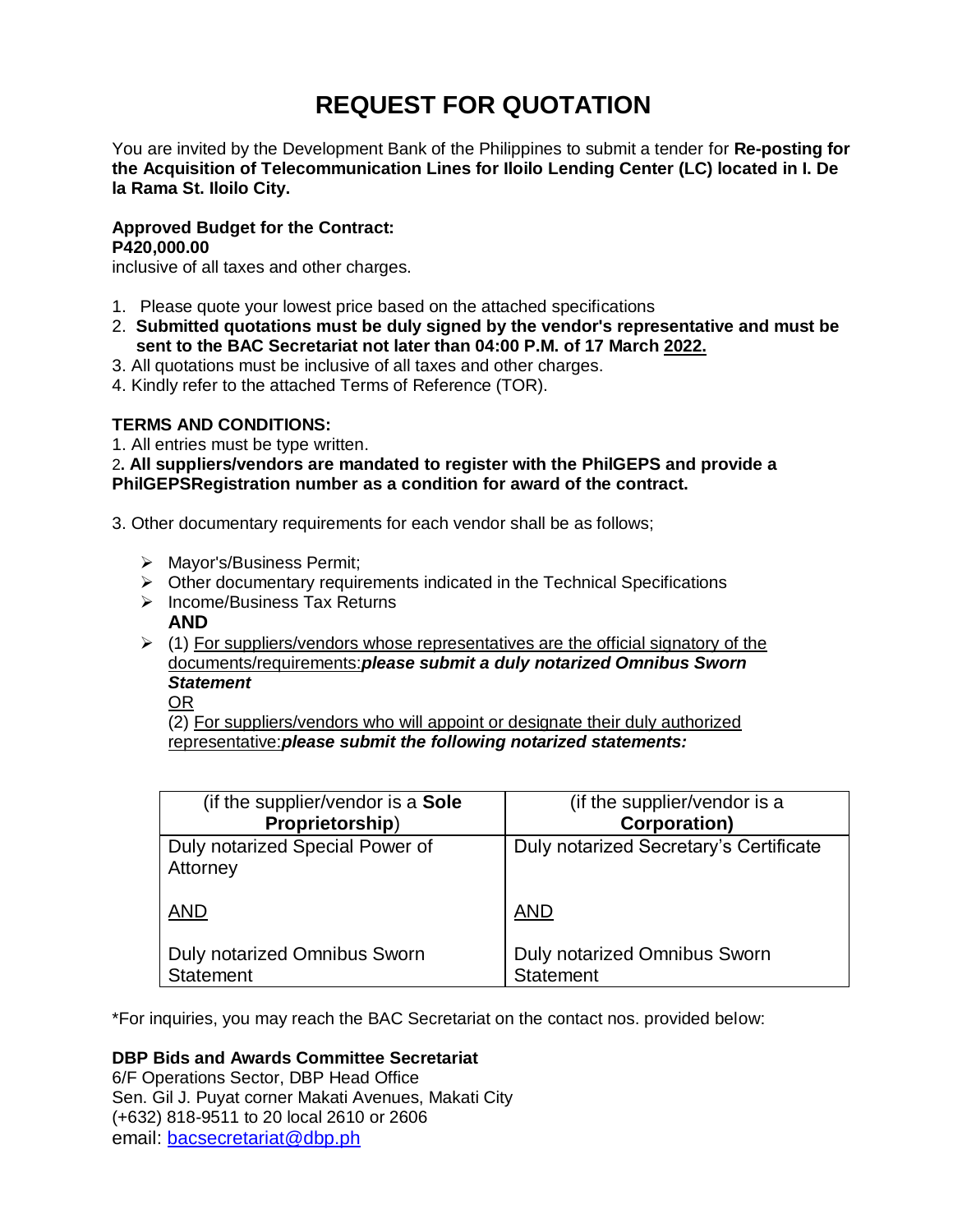## ACQUISITION OF NEW, ADDITIONAL AND/OR REPLACEMENT TELECOMMUNICATION LINE/CONNECTIVITY SERVICE FOR THE DEVELOPMENT BANK OF THE PHILIPPINES (DBP)-**ILOILO LENDING CENTER**

## APPROVED BUDGET FOR THE CONTRACT: Telco A: Php 420,000 Telco B: Php 420,000

#### **TECHNICAL SPECIFICATIONS**

#### A. BACKGROUND

The telecommunication connectivity service (line) is for the connection of DBP online systems, services and facilities in any of the following DBP remote sites:

- A.1. Branch Office, including:
	- A.1.a. Lending Center A.1.b. Cash Center
	- A.1.c. Branch-Lite Unit
- A.2. Automated Teller Machine (ATM)

# **B. OBJECTIVE**

To acquire stable, reliable and secure telecommunication connectivity/line service to link DBP remote sites to the Head Office from an authorized and qualified telecommunication service provider (Telco).

#### C. COVERAGE OF THE CONTRACT

The contract will be for a one (1) year period starting from date of acceptance of service with the option for automatic renewal.

#### D. MINIMUM SPECIFICATIONS

- D.1. Connectivity/Line Service Availability
	- > The minimum availability of service is 99.6%.
- D.2. Connectivity/Line Specifications
- D.2.a. Branch Office ☑
	- D.2.a.i. Wired MPLS/VPN, Radio Last Mile or VSAT connection with minimum of 2 Mbps bandwidth
	- D.2.a.ii. Must be Ku Band or C Band for the VSAT
	- D.2.a.iii. Inclusive network equipment, such as router and or router/modem, must not be on End-of-Life/End-of-Support status within the contract period
	- D.2.a.iv. Router must support GRE/mGRE tunneling and IP Security (ex. dynamic VPN) and SNMP
	- D.2.a.v. DBP shall have the full access of the router
	- D.2.a.vi. Provide near real time and historical link monitoring

D.2.b. ATM - Wired П

- D.2.b.i. VPN connection at least 128 Kbps via MPLS
- D.2.b.ii. Inclusive network equipment, such as router and or router/modem, must not be on End-of-Life/End-of-Support status within the contract period
- D.2.b.iii. Support GRE tunneling and SNMP
- D.2.b.iv. Provide near real time and historical link monitoring

Page 1 of 4 ஈ

**Annex A**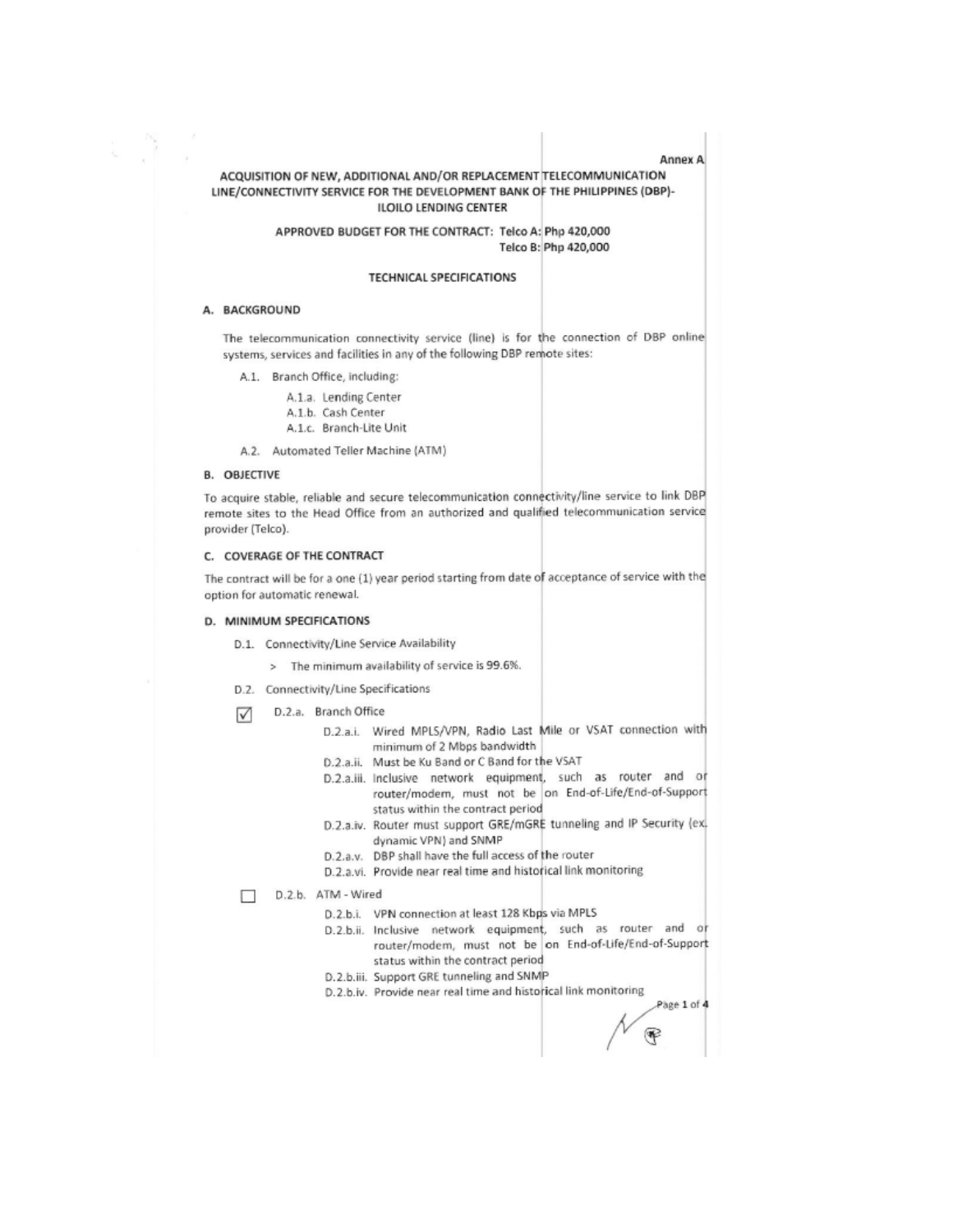D.2.c. ATM - Wireless

- D.2.c.i. Provide data transmission function by public GPRS/ GSM network or higher
- D.2.a.vii. Inclusive network equipment, such as router and or router/modem, must not be on End-of-Life/End-of-Support status within the contract period
- D.2.c.ii. Support GRE Tunneling and SNMP
- D.2.c.iii. Provide GUI access for local and remote management
- D.2.c.iv. Operate at -30~+75°C temperature
- D.2.c.v. Has LED status indication
- D.2.c.vi. Support RJ45 console port
- D.2.c.vii. Include: 1 power cord, 2 antennas, 1 console cable, 1 set documentation
- D.2.c.viii. Provide near real time and historical link monitoring.
- D.2.c.ix. Meet the average latency requirement of not greater than 200ms measured using the Ping utility or any similar mobile applications
- D.2.c.x. Meet signal requirement of not less than 2 bars measured using mobile or similar devices capable of said measurement
- D.2.c.xi. DBP shall have full access to the Modem/Router
- D.3. Support Services and Incident Management
	- D.3.a. The Telco shall provide 24 x 7 onsite, telephone and email support. For every service unavailability/downtime reported, the response time shall be within thirty (30) minutes.
	- D.3.b. Upon the occurrence of service unavailability/downtime, the Telco shall:
		- D.3.b.i. Conduct problem isolation/resolution and link restoration activities
		- D.3.b.ii. Notification via electronic mail [E-mail] and telephone within one (1) hour of the occurrence
		- D.3.b.iii. Minimum of twice a day status report to DBP via E Mail
		- D.3.b.iv. Estimated time of arrival (ETA) if onsite activities required
		- D.3.b.v. Estimated time of resolution (ETR)
		- D.3.b.vi. Root cause
		- D.3.b.vii. Comply with DBP policies on security and confidentiality during support services.
	- D.3.c. The Telco shall submit an incident report stating the reason/s for the outage and detailing the steps undertaken to resolve a particular problem upon DBP's request.
- D.4. Service Performance Review
	- > The Telco shall conduct a performance review session at least once every quarter of a year

## E. TELECOMMUNICATION CONNECTIVITY/LINE REQUIREMENT CLASSIFICATION

The primary objective of the following provisions is to have multiple Telcos per site, providing service redundancy, high availability and avoiding single point of failure.

# E.1. New Telecommunication Line Requirement

E.1.a. Covered Sites

Page 2 of 4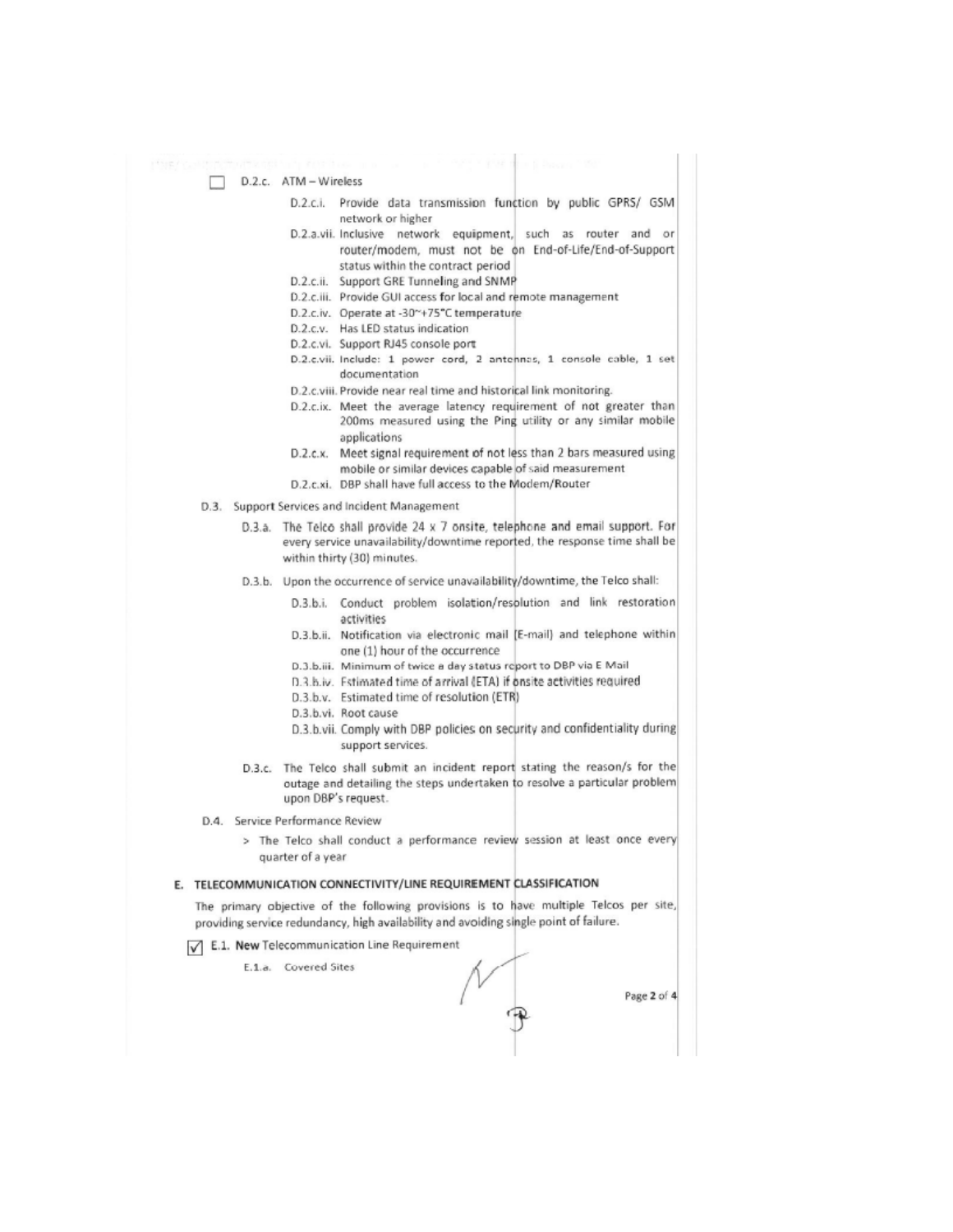| Angeles and the | A COMPOSITION CONTINUES IN THE RESERVE                                                                                                                                              |
|-----------------|-------------------------------------------------------------------------------------------------------------------------------------------------------------------------------------|
|                 | <b>If the secret in the secret in the secret in the secret in the secret in the secret</b>                                                                                          |
|                 | > New remotes sites                                                                                                                                                                 |
|                 | E.1.b. Telco Selection Criteria                                                                                                                                                     |
|                 | > Telecommunication Line for Branch Office                                                                                                                                          |
|                 | E.1.b.i. Two (2) different Telcos (Telco A and Telco B) shall be<br>selected                                                                                                        |
|                 | E.1.b.ii. Telco A is the lowest (winning) provider<br>E.1.b.iii. Telco B is the second lowest provider                                                                              |
|                 | > Telecommunication Line for Additional ATM Facility of a Branch<br>Office                                                                                                          |
|                 | E.1.b.iv. The Telco must be different from the one which has the<br>majority or most of the telecommunication connectivity<br>services provided for the ATM/s of that Branch Office |
|                 | E.2. Additional Telecommunication Line Requirement                                                                                                                                  |
|                 | <b>E.2.a.</b> Covered Sites                                                                                                                                                         |
|                 | > For existing sites with existing telecommunication line/s                                                                                                                         |
|                 | E.2.b. Telco Exception                                                                                                                                                              |
|                 | > The Telco/s of the existing line/s servicing the site shall not be<br>invited and will not be allowed to participate                                                              |
|                 | E.3. Replacement Telecommunication Line Requirement                                                                                                                                 |
|                 | E.3.a. Covered Sites                                                                                                                                                                |
|                 | > For existing sites with existing telecommunication line/s                                                                                                                         |
|                 | E.3.b. Telco Exception                                                                                                                                                              |
|                 | E.3.b.i. For Telco Redundancy Replacement                                                                                                                                           |
|                 | > The Telco of the existing line/s servicing the site including<br>the one to be replaced shall not be invited and will not be<br>allowed to participate                            |
|                 | E.3.b.ii. Replacement for the Purpose of Telecommunication Line                                                                                                                     |

- Capacity (Bandwidth) Upgrade
- > The Telco of the other existing line/s servicing the site (i.e., other than the one to be replaced) shall not be invited and will not be allowed to participate
- E.3.b.iii. For Wireless to Wired Facility Replacement
	- > The Telco of the other existing line/s servicing the site (i.e., other than the one to be replaced) shall not be invited and will not be allowed to participate

## F. DISCONTINUANCE OF SERVICE

DBP can opt to discontinue the service within the contract period without pre-termination fee/s, if the Telco provider fails to meet the required minimum availability of service, specified in item D.1, for three (3) consecutive months (3-strike rule)

#### G. PAYMENT

The payment shall be in a monthly basis every after the service acceptance.

Page 3 of 4